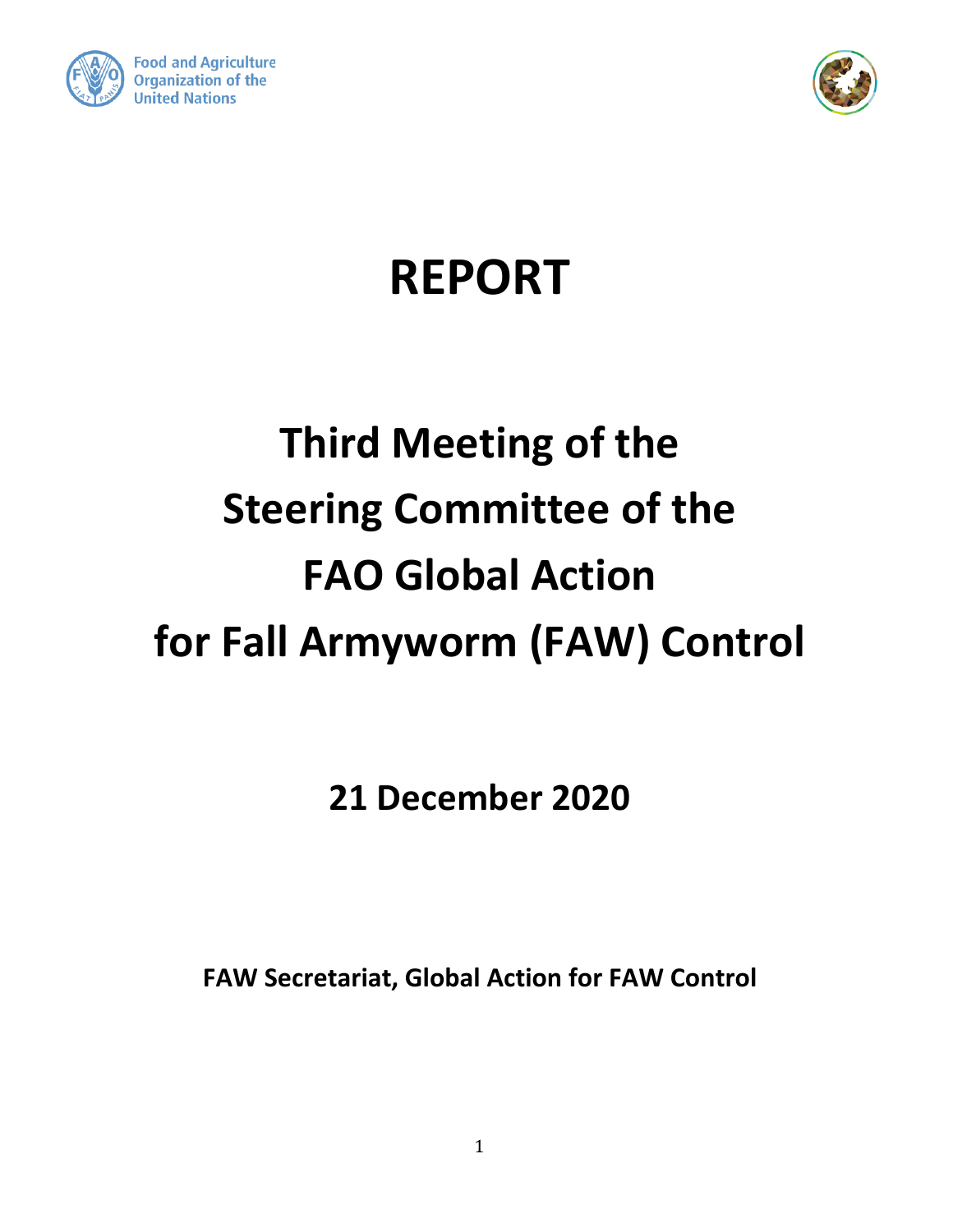## **Contents**

| 1. |  |
|----|--|
| 2. |  |
| 3. |  |
| 4. |  |
| 5. |  |
| 6. |  |
| 7. |  |
| 8. |  |
|    |  |
|    |  |
|    |  |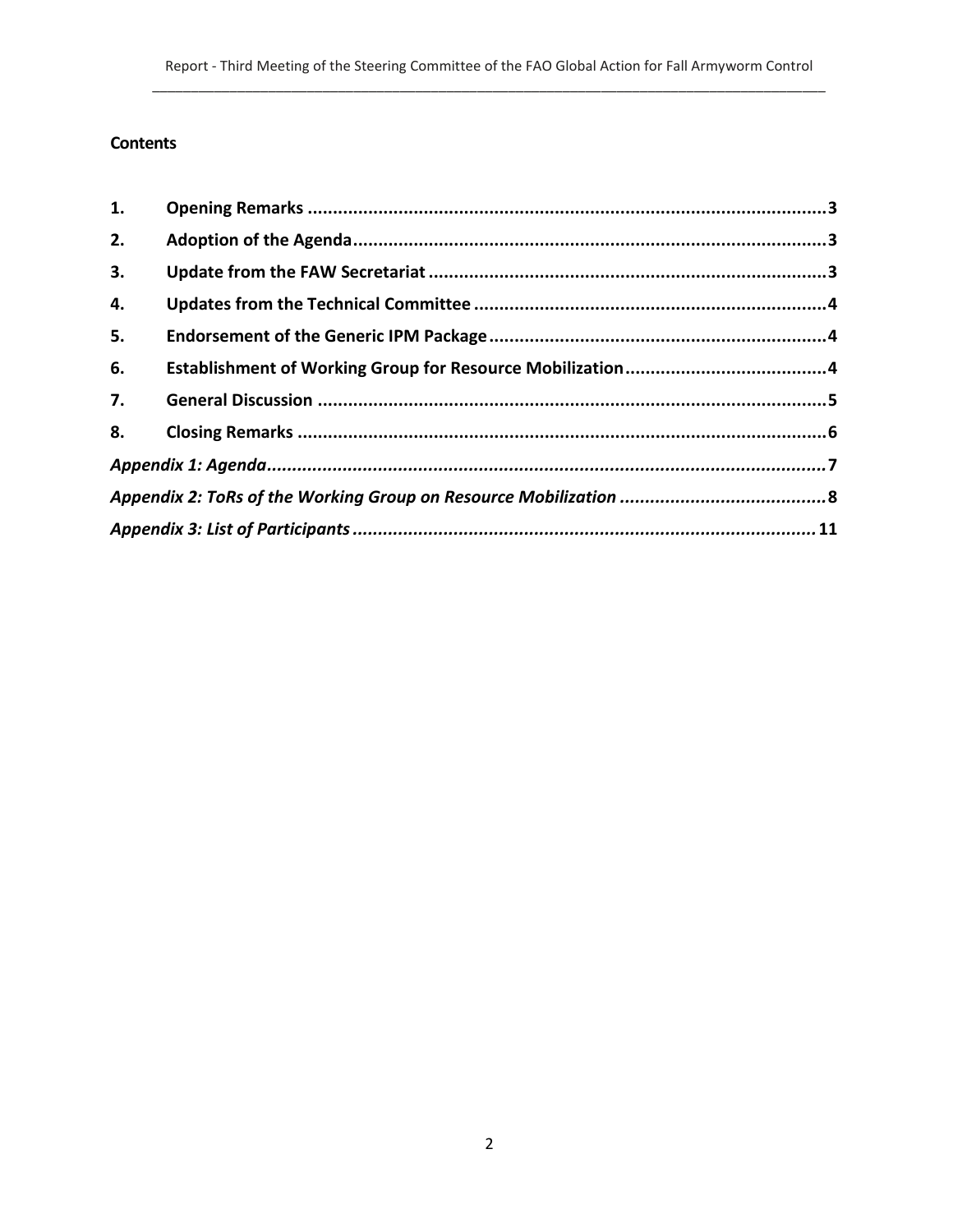## <span id="page-2-0"></span>**1. Opening Remarks**

- *[1]* Mr QU Dongyu, FAO Director-General and Chairperson of the Global Steering Committee (SC), opened the meeting, welcomed all the participants and expressed his gratitude for their commitment to participating in the SC. He emphasized the importance of their work, overseeing the Global Action (GA) for Fall Armyworm (FAW) Control, and announced that Deputy Director-General, Ms Beth Bechdol, would henceforth act as Co-Chairperson of the SC, replacing Deputy Director-General, Ms Maria Helena Semedo.
- *[2]* The Director-General noted that since the previous SC meeting held in July 2020, FAW has been reported in four additional countries, namely Israel, Jordan, Sudan and Syria. He observed that, however, a significant progress has been made, including the establishment of the FAO FAW Secretariat under FAO's Plant Production and Protection Division (NSP) with its Director, Mr Jingyuan Xia, acting as the Executive Secretary; and eight demonstration countries representing 50 percent of maize production in Asia and the Pacific, the Near East and North Africa, and Africa regions have been identified for the implementation of Integrated Pest Management (IPM) component of the GA. The Director-General also urged greater mobilization of financial resources for FAW control.

## <span id="page-2-1"></span>**2. Adoption of the Agenda**

*[3]* DDG Bechdol outlined the Agenda with minor adjustments to the order of the Agenda items, which was fully adopted by the SC.

## <span id="page-2-2"></span>**3. Update from the FAW Secretariat**

- *[4]* Mr Xia provided an update from the FAW Secretariat on the progress made and the way forward for the GA. He highlighted three significant challenges: (i) lack of coordination; (ii) lack of both effective IPM technologies and practical phytosanitary measures; and (iii) lack of awareness worldwide; and three major objectives of the GA: (i) reduce crop-yield losses by 5 to 10 percent through IPM measures; (ii) prevent further spread to new areas through phytosanitary measures; and (iii) conduct global coordination. Worldwide coordination involves three key characteristics of GA work: (i) major geographic coverage over three main FAO regions; (ii) major interdisciplinary coverage from pest management and digital agriculture to policy and farmer education; and (iii) major coverage of stakeholders, including research institutions, policy-makers, donors, farmers' organizations and the private sector in order to break down silos.
- *[5]* Mr Xia thanked the Director-General for his support and interest in FAW, noting it was unique in FAO's 75-year history for a Director-General to take such a deep interest in such a down-to-earth problem as an insect pest.
- *[6]* Mr Xia emphasized the fact that major progress had been made in the way forward through the work of the SC, supported by the FAW Secretariat, which is hosted by NSP; the Technical Committee (TC); seven Technical Working Groups (TWG) and Regional Steering Groups. All of those, he explained, support the eight National Task Forces (NTF), eight focal points and eight technical team leaders assigned by the Secretariat in the eight demonstration countries: Burkina Faso, Cameroon, China, Egypt, India, Kenya, Malawi and the Philippines.
- *[7]* Mr Xia described progress made in global oversight, as well as in global coordination via the FAW Secretariat. Progress in implementation has been made through identification of the eight demonstration countries and 53 pilot countries in Africa, Asia and the Near East. Progress has also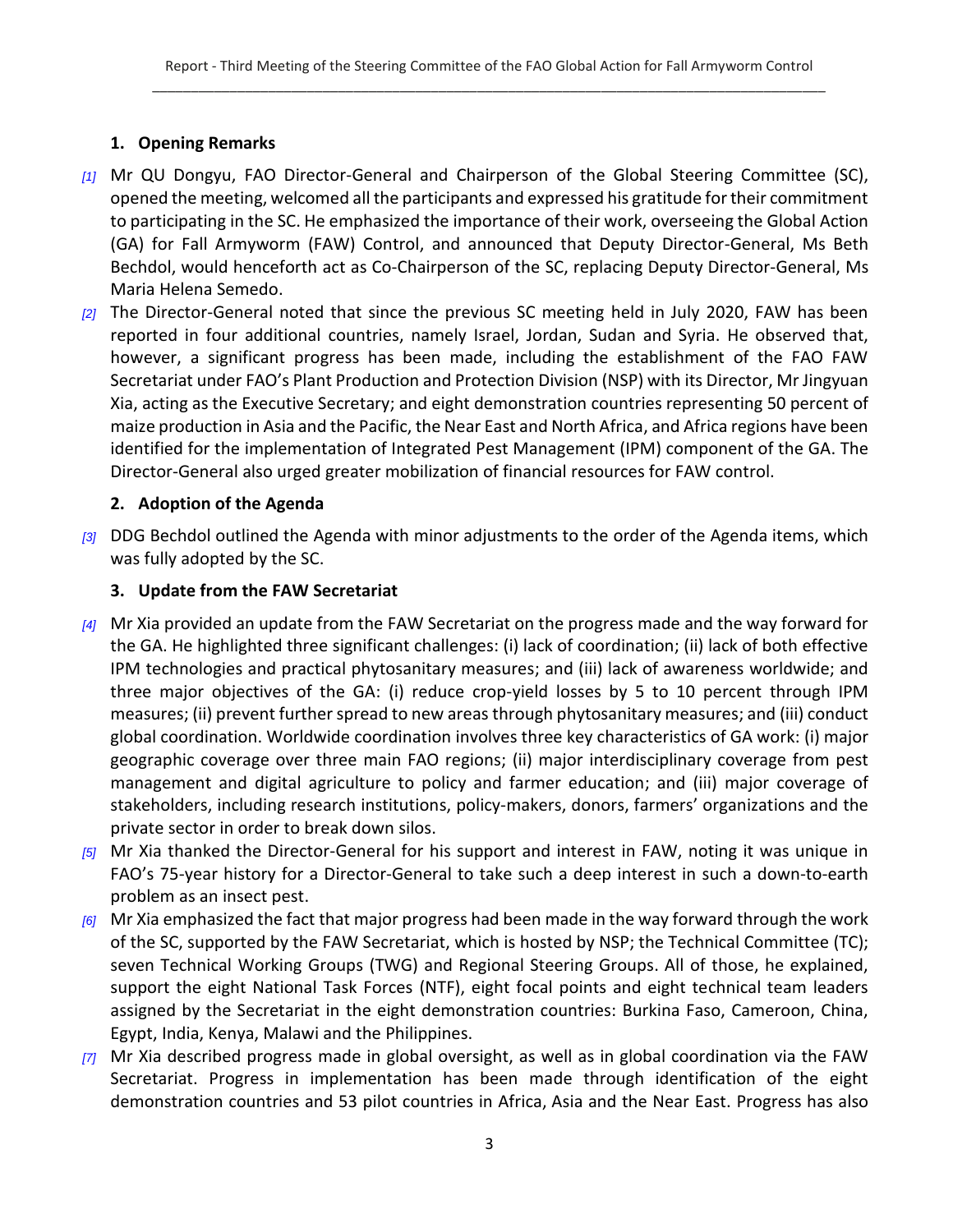been made in prevention, as over 20 countries have been identified to implement prevention strategies in South Europe, South Pacific and the Near East regions. In Resource Mobilization, the Secretariat received USD 1.2 million in 2020 and USD 7.54 million has been pledged to fund FAW works.

- *[8]* Mr Xia explained that the TC would follow two separate lines of work: Line A –providing technical oversight and mainstreaming knowledge from seven TWGs; and Line B –providing technical guidance to the eight demonstration countries and possibly providing support to certain pilot countries as well.
- *[9]* Mr Xia recommended that the SC endorse the General Guidelines for Developing and Implementing the Regional IPM Package in the Demonstration Countries (Generic IPM Package). Each region can then start work on developing its own tailored IPM package based on these guidelines.
- *[10]* Mr Xia also recommended the establishment of a Resource Mobilization Working Group (RMWG) that was approved by the SC. The RMWG will hold its first meeting in January 2021, and begin to prepare for the High-Level FAW Conference in March 2021. USD 8 million are immediately needed for the demonstration countries and USD 2 million for overall coordination.
- *[11]* Going forward, outreach should include a FAW monitoring and alert system with support from CSI (FAO's Information Technology Services Division), as well as an information-sharing platform.

## <span id="page-3-0"></span>**4. Updates from the Technical Committee**

*[12]* The SC Vice Chairperson, Mr Robert Bertram, Chief Scientist of USAID and Technical Committee (TC) Chairperson, reviewed the process undertaken by the TC to collect, review and synthesize scientific evidence for FAW management from hundreds of credible sources (mostly peer-reviewed papers contributed and curated by TC members) from around the world. The findings were integrated in the Generic IPM Package.

## <span id="page-3-1"></span>**5. Endorsement of the Generic IPM Package**

- *[13]* Mr Bertram explained the two main parts of the Generic IPM Package: 1) The main body with guidelines on developing regional IPM package and a synthesis table that distils findings on effectiveness, cost, environmental and human health and safety, as well as scalability of various IPM interventions against FAW. The table includes agroecological methods, resistant varieties, biological control, and pesticides. 2) The Annex that narratively outlines different IPM interventions, illustrates a way to package them and further fleshes out various considerations in using each intervention.
- *[14]* Mr Bertram observed that the TC's ongoing work could be useful around the world, including informing Plant Protection Officers, farmer organizations, and extension groups in both demonstration and pilot countries. He noted that this evidence-based distillation should be considered a valuable tool.
- *[15]* Mr Bertram also thanked the dozens of research organizations and other technical partners that have contributed to the research.

## <span id="page-3-2"></span>**6. Establishment of Working Group for Resource Mobilization**

- *[16]* Mr Rémi Nono Womdim, NSP Deputy Director, proposed that the Terms of Reference (ToRs) for the RMWG be endorsed by the SC to support the GA against FAW and provide guidance for the Secretariat in RM (Appendix 2).
- *[17]* DDG Bechdol will serve as the Chairperson of the RMWG, supported by two Vice Chairpersons: Mr Nono Womdim, NSP Deputy Director, and Mr Alexander Jones, Director of the Resource Mobilization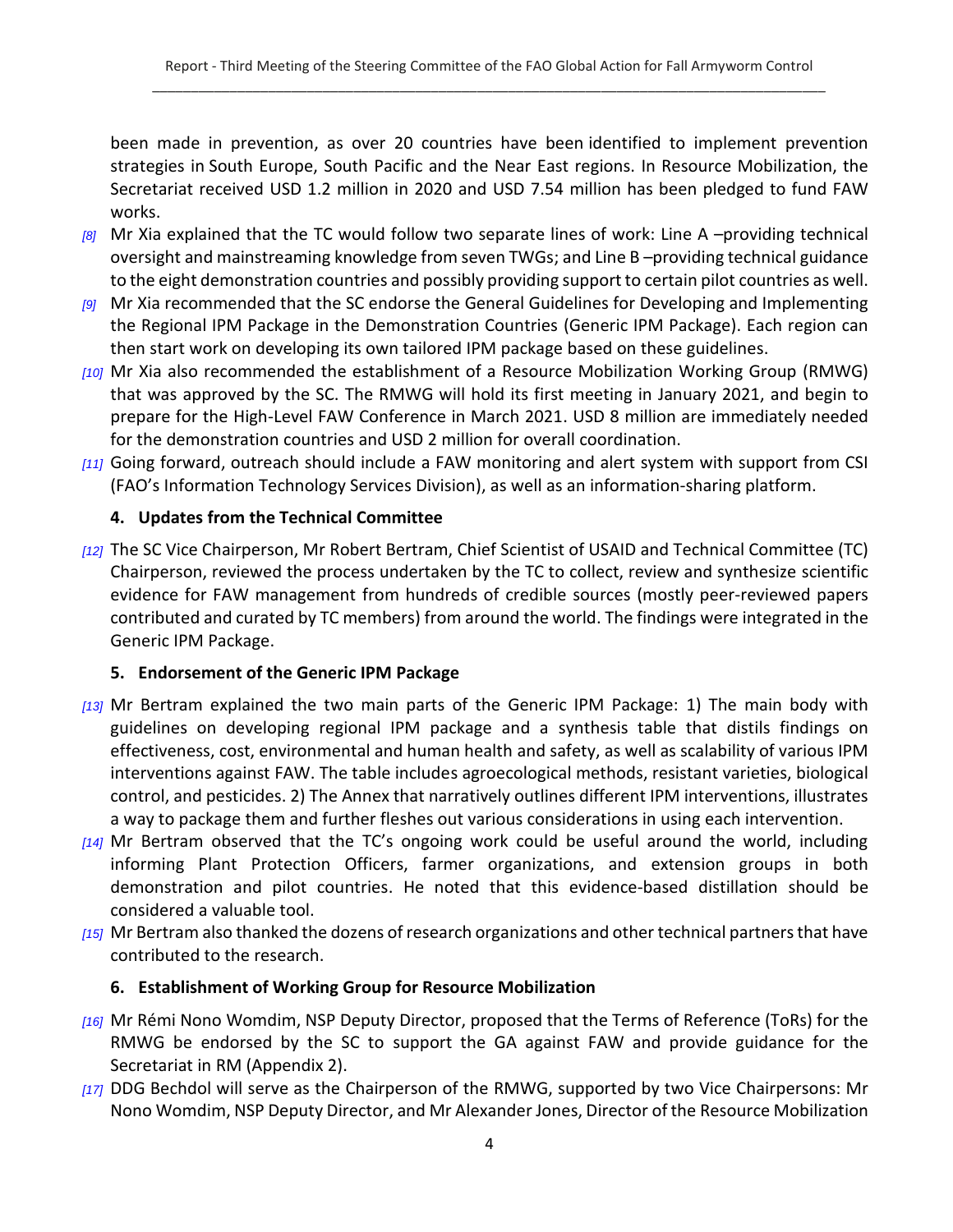and Private Sector Partnerships Division. Mr Nono Womdim observed that the WG's first set of recommendations were due by the next (fourth) SC meeting. Priorities will include: review and sharpen roles and functions of the WG; assess funding gaps and needs; conduct a global assessment for potential funding sources; highlight sustainable business models; organize resource partners' briefings, meetings and pledging events; and identify championsfor soliciting support from state and non-state actors.

*[18]* DDG Bechdol, who oversees FAO's Resource Mobilization and Private Sector Partnerships Division, pledged to ensure that coordination continues with donors, partners and other stakeholders (including the private sector), to support FAW control priorities defined by the SC. She praised the coordination and open communications fostered by NSP and requested the SC's full endorsement of the IPM package and the ToRs for the RMWG.

#### <span id="page-4-0"></span>**7. General Discussion**

- *[19]* Chief Scientist, Ms Ismahane Elouafi, opened the General Discussion. Mr Kongming WU, SC Vice Chairperson, suggested that more monitoring work be done to understand better FAW migratory patterns. Mr Xia responded that this is included in the Secretariat's work plan, through the proposed, new FAW monitoring and alert system and information-sharing platform which is to be produced by FAO's Information Technology Services Division (CSI).
- *[20]* Committee members reminded the SC of the importance of healthy seeds for better crop resistance to FAW, and suggested chemical pesticides be used as a last resort, for application only when all other FAW control practices fail.
- *[21]* Some Committee members noted that pesticides are often not economically affordable or are unsustainable due to health and environmental issues. SC member, Mr Martin Kropff, Director-General of CIMMYT, reported that three hybrid varieties of maize that could offer FAW resistance would soon be available.
- *[22]* Mr Bertram noted that cost concerns and knowledge challenges are significant with regard to regional IPM packages and 'one size does not fit all' – that is, differentiated (tailor-made) strategies are needed for different environments and different farmers. He added that IPM is not a single bullet, but involves integration of multiple approaches.
- *[23]* Mr Xia thanked donors, particularly the Government of Norway and the EU for their recent contributions and added that the FAO FAW Secretariat would be discussing opportunities to tap the technical resources available within the FAW R4D consortium.
- *[24]* Questions were raised by Mr Keith Tyrell, Executive Director, Pesticides Action Network (PAN), UK, with regard to whether all TC members had had the opportunity to review the final elements of the Generic IPM Package that were presented during the SC meeting. Mr Tyrell noted the importance of bearing in mind costs of interventions that are borne by farmers, many of whom are smallholders. Mr Bertram replied that both of those issues are priorities for the TC, and DDG Bechdol noted that some fine-tuning of the Generic IPM Package by the TC, according to the mechanism agreed at the third TC meeting, would be a condition for full SC approval, adding that this was work in progress that would be shaped and fine-tuned over time.
- *[25]* Subsequently, the SC conditionally endorsed the Generic IPM Package and endorsed the Terms of Reference (ToRs) for the RMWG.
- *[26]* DDG Bechdol called this a very significant milestone that outlines a new direction and a new shared commitment to the FAW GA work which will also be valuable in controlling other transboundary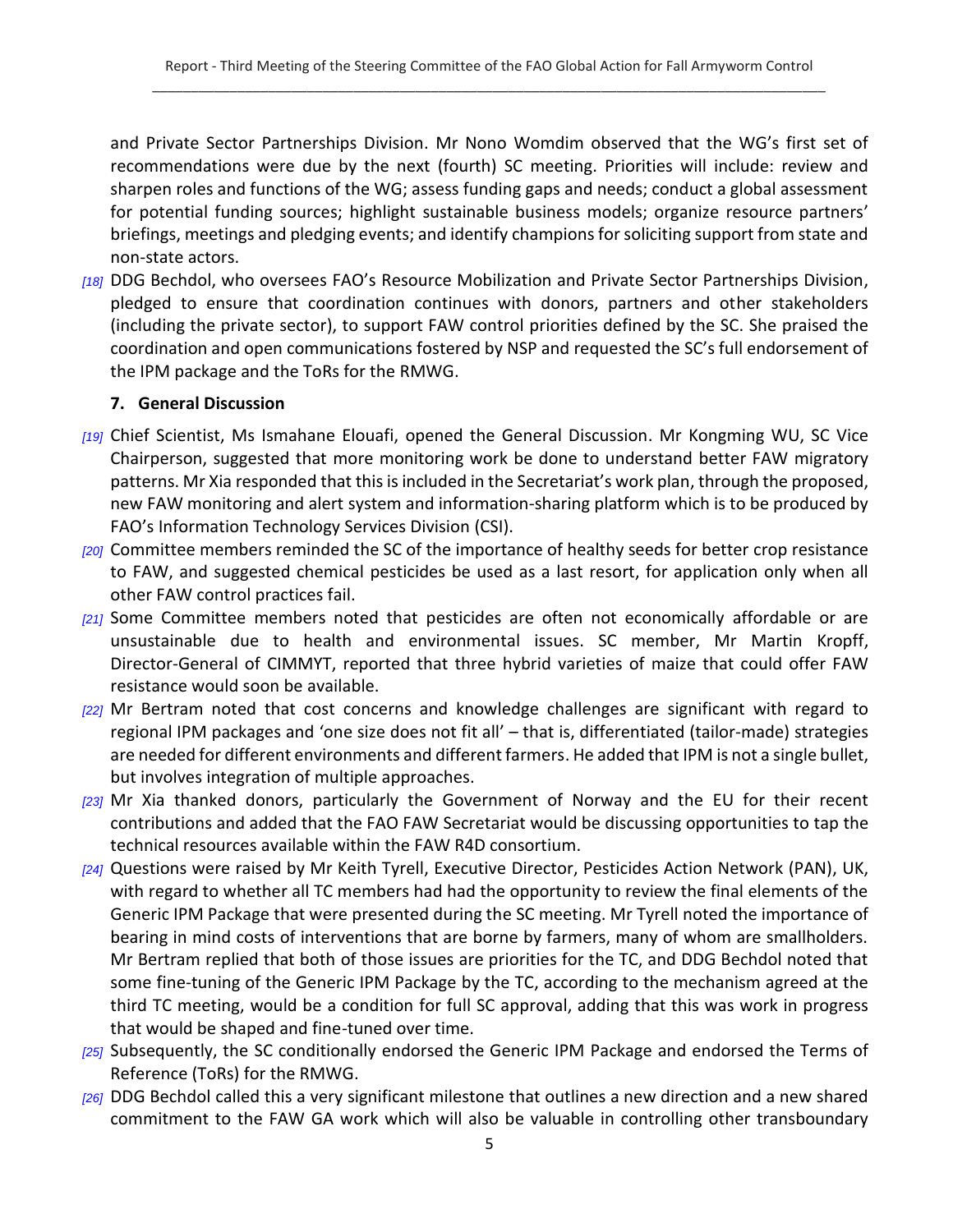pests. It also provides much needed clarity on next steps by FAO and partners on the implementation of GA.

## <span id="page-5-0"></span>**8. Closing Remarks**

*[27]* The Director-General closed the SC meeting by expressing his appreciation for the SC's endorsement of the IPM package and ToRs for the RMWG. DDG Bechdol added that FAO Regional Offices are strongly encouraged to reinforce their own regional steering groups to facilitate implementation of the GA; and work of this Global SC would continue to provide global oversight in 2021.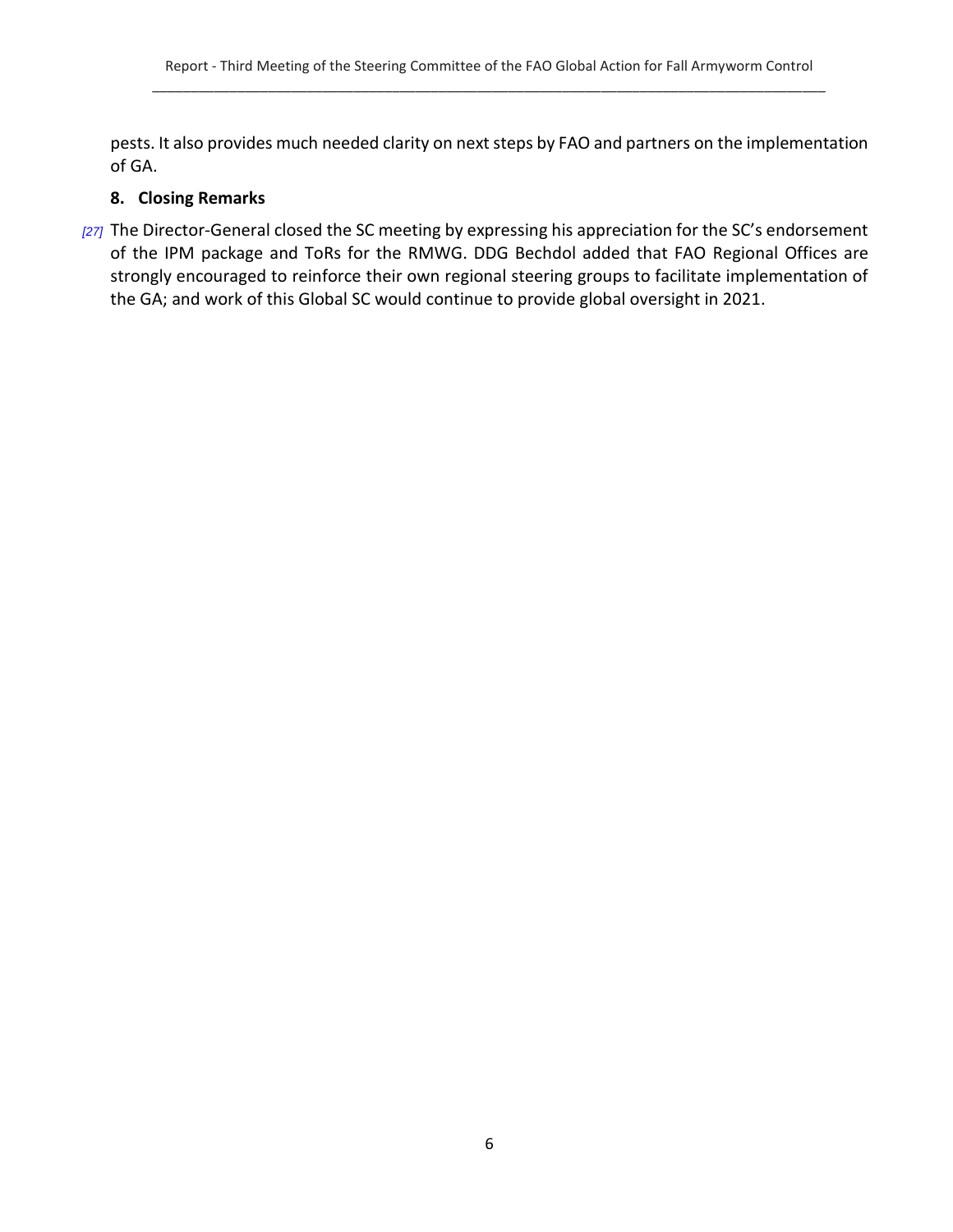<span id="page-6-0"></span>*Appendix 1: Agenda*

#### **THIRD MEETING**

#### **GLOBAL ACTION FOR FALL ARMYWORM CONTROL STEERING COMMITTEE**

#### **21 December 2020**

## **13.00–15.00 (Rome time, GMT +1)**

## **Agenda**

| <b>ITEMS</b>                                                   | <b>DOCUMENTS</b> | <b>PRESENTER</b>                                                           | <b>PROPOSED TIME</b> |
|----------------------------------------------------------------|------------------|----------------------------------------------------------------------------|----------------------|
| 1. Opening of the Meeting                                      |                  | QU Dongyu,<br>Director-General                                             | 15 minutes           |
| 2. Adoption of the Agenda                                      |                  | Beth Bechdol,<br><b>Deputy Director-General</b>                            | 5 minutes            |
| 3. Update from the FAW Secretariat                             |                  | Jingyuan Xia,<br><b>NSP Director</b>                                       | 20 minutes           |
| 4. Updates from the Technical<br><b>Committee</b>              |                  | Robert Bertram,<br>Vice Chair                                              | 10 minutes           |
| 5. Endorsement of the Generic IPM<br>Package                   |                  | Robert Bertram,<br>Vice Chair                                              | 15 minutes           |
| 6. Establishment of Working Group<br>for Resource Mobilization |                  | Rémi Nono Womdim,<br><b>NSP Deputy Director</b>                            | 15 minutes           |
| 7. General Discussion                                          |                  | Ismahane Elouafi,<br><b>Chief Scientist</b>                                | 30 minutes           |
| <b>8. Closing Remarks</b>                                      |                  | QU Dongyu,<br>Director-General<br>Beth Bechdol, Deputy<br>Director-General | 10 minutes           |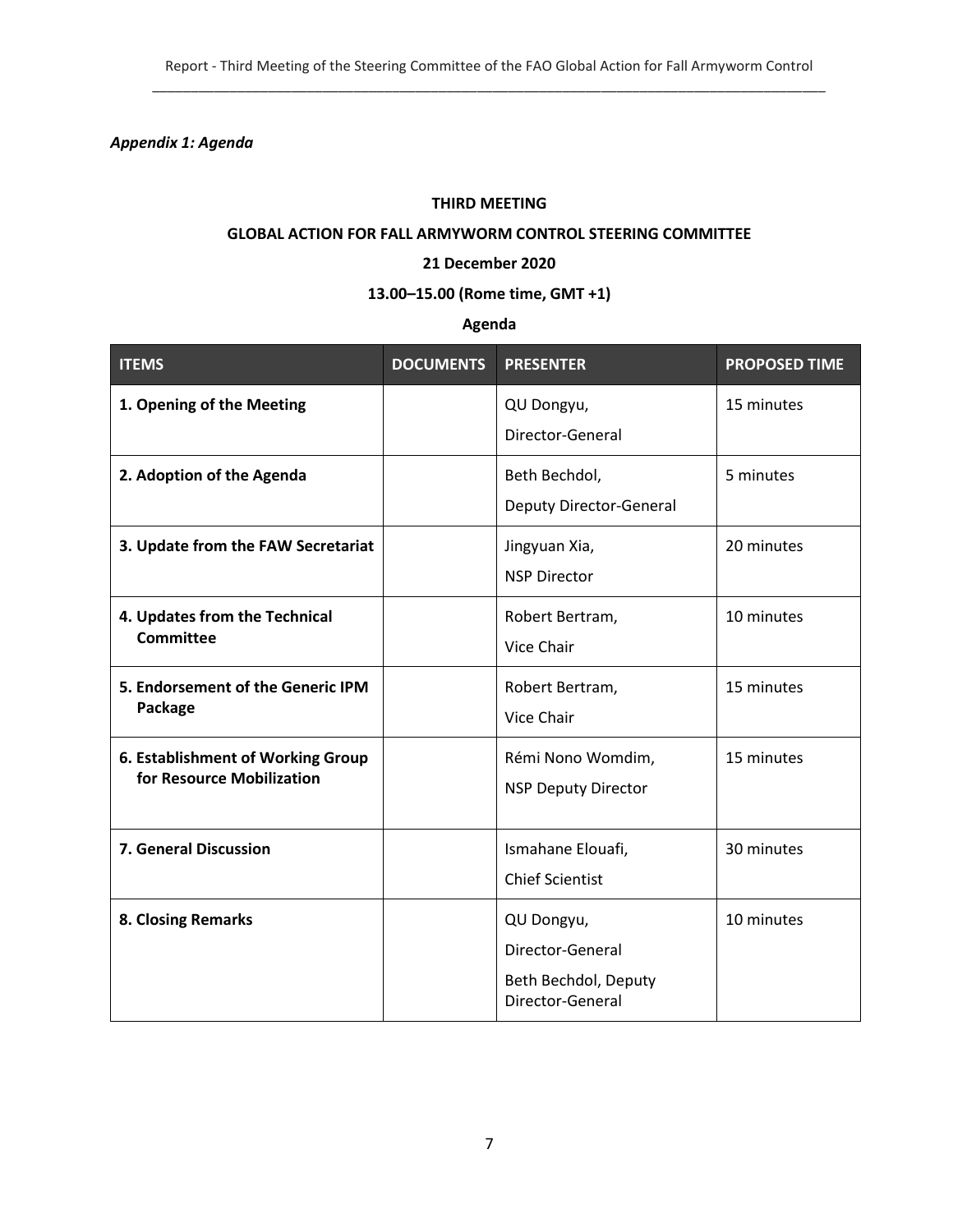#### <span id="page-7-0"></span>*Appendix 2: ToRs of the Working Group on Resource Mobilization*

**Draft Terms of Reference (ToRs) Working Group on Resource Mobilization (RM) under the Steering Committee of the Global Action for Fall Armyworm Control**

#### **Context**

Fall Armyworm (FAW), a major pest of maize and other economically important crops, invaded Africa in 2016. Since then, the pest has continued to spread across Africa, Asia and the Pacific, and the Near East FAO launched the Global Action (GA) for Fall Armyworm Control in December 2019 to provide a global coordination mechanism to mitigate the impacts of this invasive pest. A Steering Committee (SC), chaired by FAO Director-General, oversees the GA with the technical support from a Technical Committee (TC) chaired by USAID Chief Scientist. The GA will develop capacity in validating, implementing and scaling up Integrated Pest Management (IPM) techniques and technologies to control FAW in three regions: Africa, Asia and the Pacific, and in the Near East. Specifically, eight demonstration countries have been identified for validation and large-scale demonstration of comprehensive and contextualized IPM packages that will then be disseminated to 53 pilot countries in the regions. It has been estimated that USD 10 million are needed for immediate mobilization to support action on the ground in these regions. The 3rd meeting of the Steering Committee (SC) to the Global Action for Fall Armyworm Control proposes the establishment of a Working Group on Resource Mobilization (RM).

The decision to establish an RM Working Group is based on the need for joint efforts to mobilize funds for Fall Armyworm (FAW) control in a time of competing needs such as Desert Locust and the COVID-19 pandemic.

#### **Objective of the Working Group**

The overall objective of this Working Group is to provide guidance and support the efforts of the FAW Secretariat for resource mobilization, including identifying and implementing innovative financing initiatives with a focus on both traditional and non-traditional funding sources for the implementation of the GA for 2021-2022.

#### **Major responsibilities**

The major responsibilities of the Working Group include:

- 1. Review and further sharpen the role and function of RM Working Group.
- 2. Assess funding gaps and needs for the successful implementation of the Global Action strategy (2021- 2022) in eight demonstration countries and 53 pilot countries.
- 3. Conduct a global assessment for potential funding sources, including the private sector.
- 4. Highlight sustainable business models to engage the private sector investment in mainstreaming IPM techniques and technologies for FAW.
- 5. Support the identification of new funding sources and opportunities, including through the organization of Resource Partners' briefings, meetings and pledging events.
- 6. Identify champions for soliciting support from States and Non-State Actors.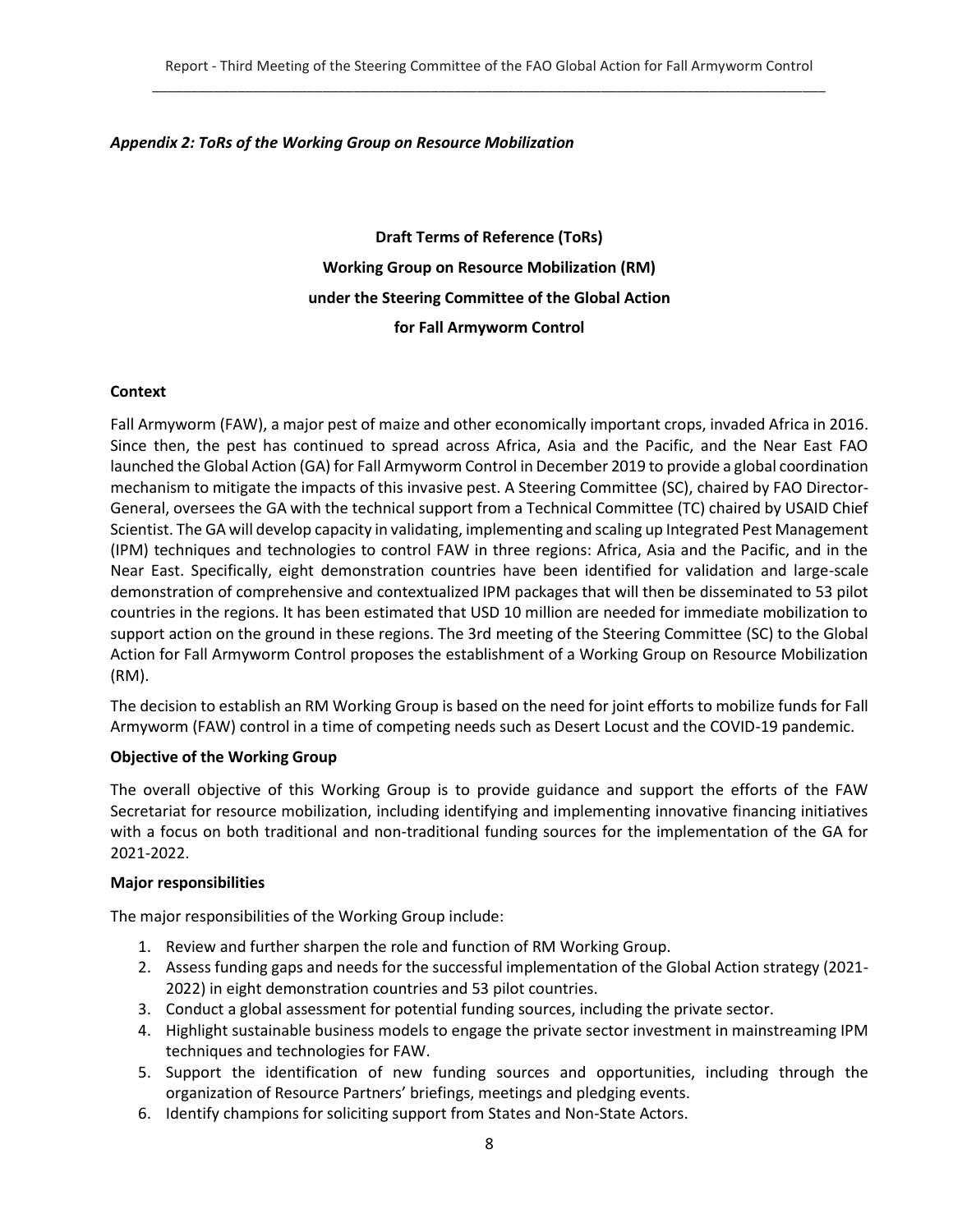#### **Working mechanism**

The Chairperson will lead the work of the Working Group, in consultation with the Vice Chairpersons, and with the support of the FAW Secretariat. Convened by the Chairperson, the Working Group will meet (virtually) at least once a quarter (and as and when required by the Chairperson of the Group) and communicate via dedicated channels. As an immediate output, the Working Group will prepare recommendations to be submitted to the 4th Steering Committee meeting (tentatively scheduled in the first quarter of 2021) and presented to the High-Level Conference expected in early March 2021.

#### **Composition and Chairpersonship**

The membership of the Working Group will include representatives of the FAW Steering and Technical Committees, and of selected external resource partners, as well as FAO staff from the relevant divisions (Centres, and units).

The Deputy Director-General of FAO with oversight role A over the Plant Production and Protection Division will act as the Chairperson, supported by two Vice Chairpersons: the Director of Resource Mobilization and Private Sector Partnerships Division (PSR) and the Deputy Director of Plant Production and Protection Division (NSP).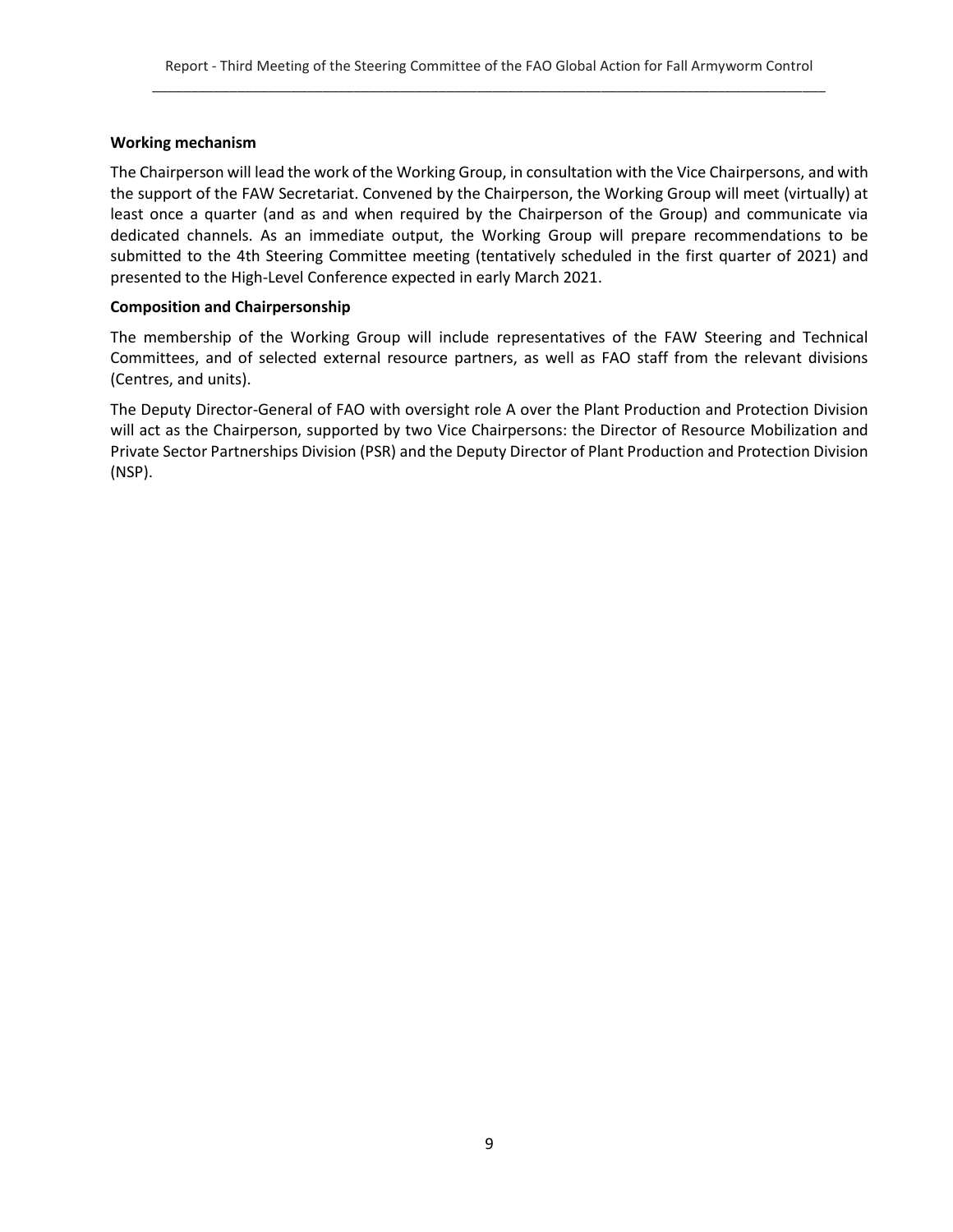| Annex 1- List of Members of the Working Group on Resource Mobilization (RM) |  |
|-----------------------------------------------------------------------------|--|
|-----------------------------------------------------------------------------|--|

| 1.  | Ms Beth Bechdol                | <b>Deputy Director-General</b>                                                                                                                                        | Chairperson | <b>FAO</b> |
|-----|--------------------------------|-----------------------------------------------------------------------------------------------------------------------------------------------------------------------|-------------|------------|
| 2.  | Mr Alexander Jones             | <b>PSR Director</b>                                                                                                                                                   | Vice Chair  | <b>FAO</b> |
| 3.  | Mr Rémi Nono<br>Womdim         | <b>NSP Deputy Director</b>                                                                                                                                            | Vice Chair  | <b>FAO</b> |
| 4.  | Mr Hanns-Achim<br><b>Krebs</b> | Senior Policy Officer<br>Directorate-General for International<br><b>Cooperation and Development</b><br>(DG DEVCO)<br><b>European Commission</b><br>Brussels, Belgium | Member      | <b>SC</b>  |
| 5.  | Mr Martin Fregene              | Director, Agriculture and Agro-Industry<br>African Development Bank Group (AfDB)<br>Abidjan, Côte d'Ivoire                                                            | Member      | <b>SC</b>  |
| 6.  | Dr Christina Owen              | Senior Programme Officer,<br><b>Bill &amp; Melinda Gates Foundation</b><br>Seattle, USA                                                                               | Member      | <b>SC</b>  |
| 7.  | Mr Robert Hunter               | CropLife International                                                                                                                                                | Member      | <b>TC</b>  |
| 8.  | Mr Odd Eirik<br>Arnesen        | Senior Adviser, NORAD                                                                                                                                                 | Member      | (External) |
| 9.  | <b>TBD</b>                     | <b>USAID</b>                                                                                                                                                          | Member      | (External) |
| 10. | <b>TBD</b>                     | <b>World Bank</b>                                                                                                                                                     | Member      | (External) |
| 11. | TBD                            | <b>Islamic Development Bank</b>                                                                                                                                       | Member      | (External) |
| 12. | <b>TBD</b>                     | Asian Development Bank                                                                                                                                                | Member      | (External) |
| 13. | Mr Dominique<br>Burgeon        | Director, Office of Emergency and Resilience<br>(OER)                                                                                                                 | Member      | <b>FAO</b> |
| 14. | Mr Mohamed<br>Manssouri        | Director, FAO Investment Center (CFI)                                                                                                                                 | Member      | <b>FAO</b> |
| 15. | Mr Anping Ye                   | Director, Office of South-South and Triangular<br>Cooperation (PST)                                                                                                   | Member      | <b>FAO</b> |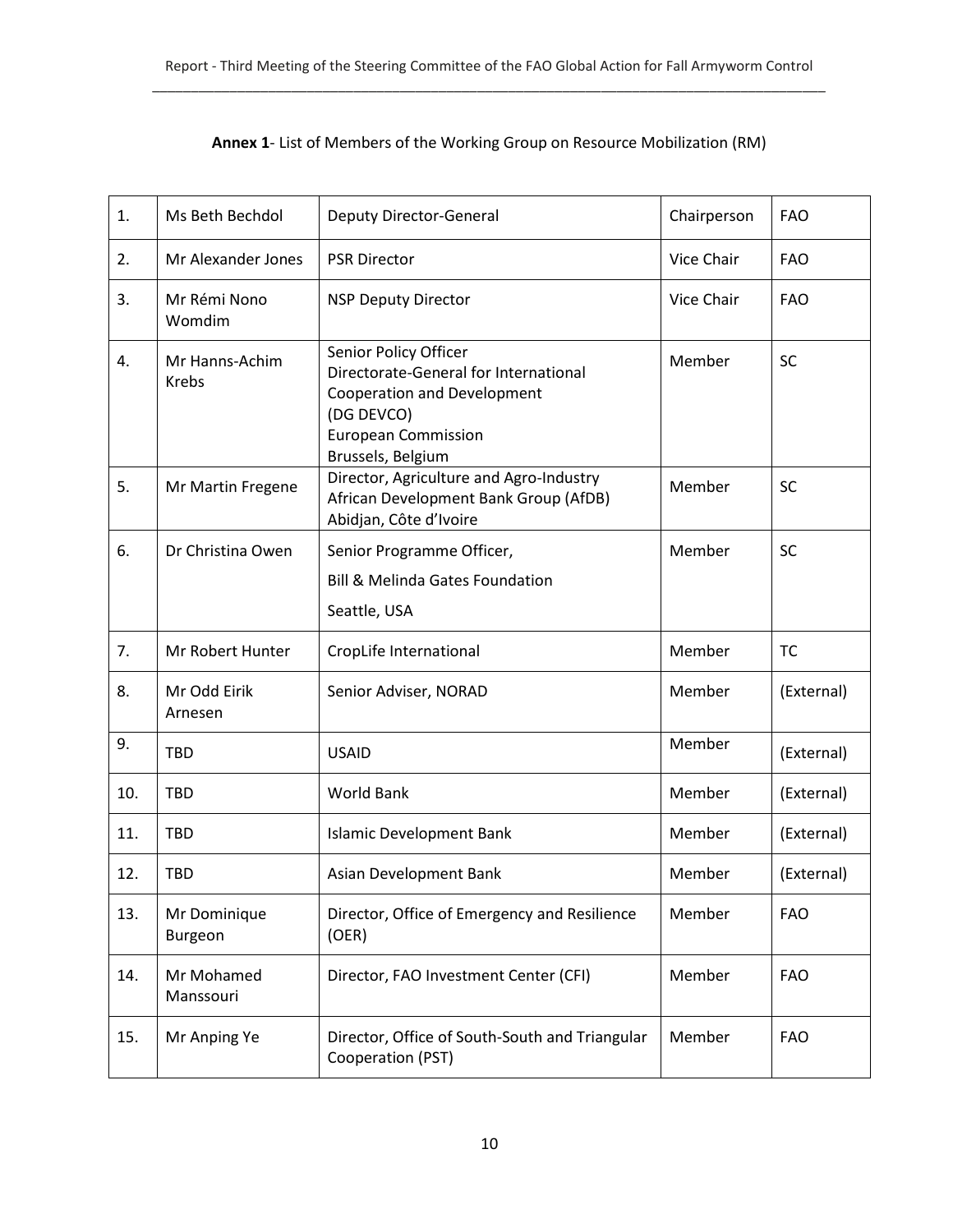<span id="page-10-0"></span>*Appendix 3: List of Participants*

|     | Name, Last name                                                                     | <b>Organization name, Address</b>                                                                                                                                                           |
|-----|-------------------------------------------------------------------------------------|---------------------------------------------------------------------------------------------------------------------------------------------------------------------------------------------|
|     |                                                                                     | <b>Steering Committee (SC) Members</b>                                                                                                                                                      |
| 1.  | Mr QU Dongyu, SC Chair                                                              | FAO Director-General                                                                                                                                                                        |
| 2.  | Ms Beth Bechdol, SC Co-Chair                                                        | FAO Deputy Director-General                                                                                                                                                                 |
| 3.  | Mr Kongming WU, SC Vice Chair                                                       | Professor, Institute of Plant Protection (IPP) of the<br>Chinese Academy of Agricultural Sciences (CAAS)                                                                                    |
| 4.  | Mr Robert Bertram, SC Vice Chair,<br>Chair of the Technical Committee               | Chief Scientist, United States Agency for<br>International Development (USAID), Washington,<br>D.C., United States of America United States<br>Agency for International Development (USAID) |
| 5.  | Ms Tarifa Al Zaabi, SC Vice Chair                                                   | Deputy Director-General, International Center for<br><b>Biosaline Agriculture (ICBA)</b>                                                                                                    |
| 6.  | Ms Ismahane Elouafi, SC Member                                                      | <b>FAO Chief Scientist</b>                                                                                                                                                                  |
| 7.  | Ms Panagiota Mylona, SC Member                                                      | Policy Officer Directorate-General for International<br>Cooperation and Development (DG DEVCO),<br><b>European Commission</b>                                                               |
| 8.  | Mr Hanns-Achim Krebs, SC Member                                                     | Directorate-General for International Cooperation<br>and Development (DG DEVCO), European<br>Commission                                                                                     |
| 9.  | Ms Christina Owen, SC Member                                                        | Senior Programme Officer, Bill & Melinda Gates<br>Foundation                                                                                                                                |
| 10. | Ms Giulia Di Tommaso, SC Member                                                     | President and CEO CropLife International                                                                                                                                                    |
| 11. | Mr Keith Tyrell, SC Member                                                          | <b>Executive Director Pesticides Action Network UK</b>                                                                                                                                      |
| 12. | Mr Bouchaib Boulanouar, (participated on<br>behalf of Mr Martin Fregene, SC Member) | Africa Development Bank Group (AfDB)                                                                                                                                                        |
| 13. | Mr Martin Kropff, SC Member                                                         | Director-General, International Maize and Wheat<br>improvement Center (CIMMYT)                                                                                                              |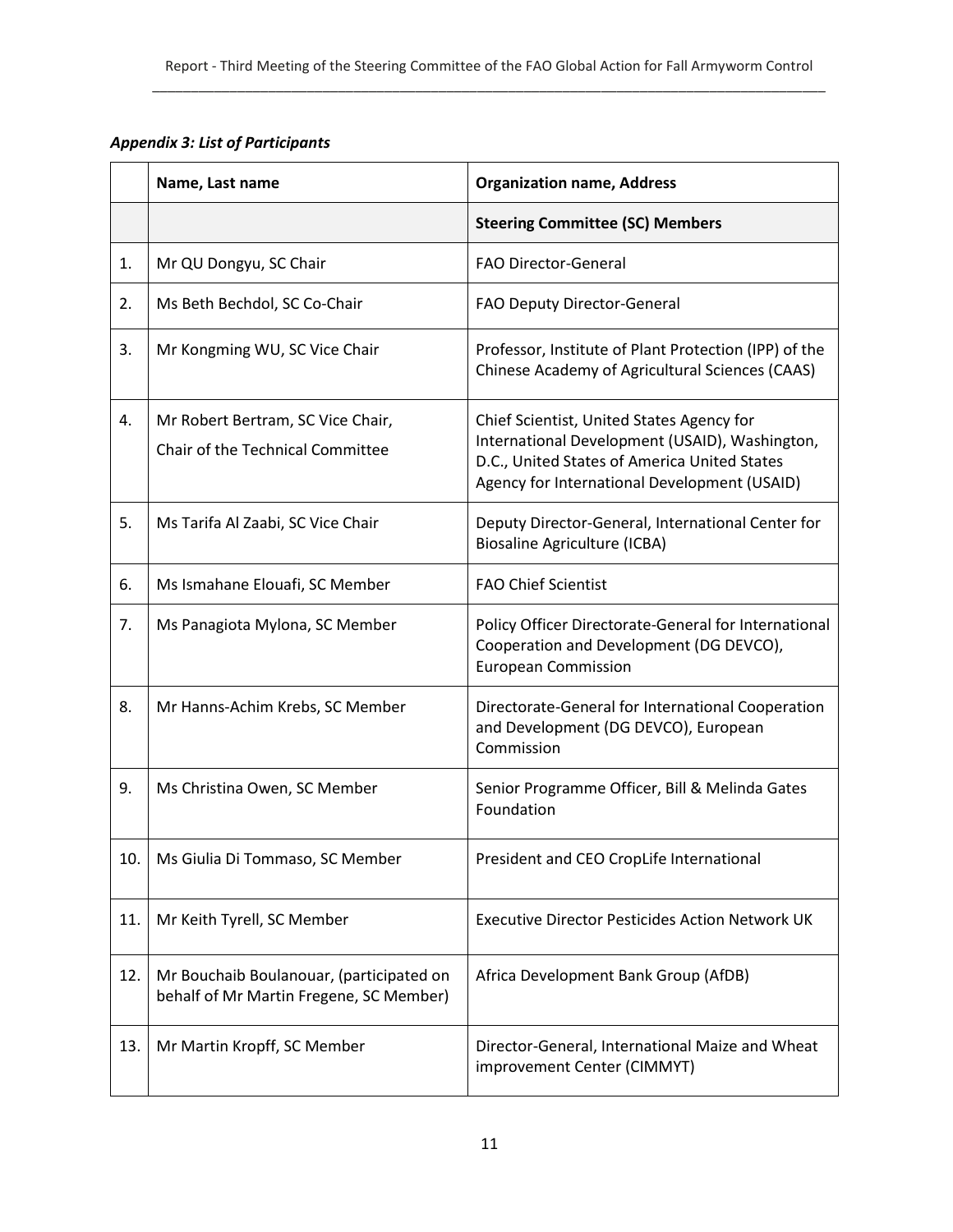| 14. | Mr Fernando Hercos Valicente,<br><b>SC Member</b>                                                      | Senior Scientist, Embrapa Maize and Sorghum<br><b>Brazilian Agricultural Research Corporation</b><br>(EMBRAPA)               |
|-----|--------------------------------------------------------------------------------------------------------|------------------------------------------------------------------------------------------------------------------------------|
| 15. | H.E. Kip Tom, SC Member                                                                                | Ambassador, United States Mission to the United<br><b>Nations Agencies</b>                                                   |
| 16. | H.E. Morten Von Hanno Aasland,<br><b>SC Member</b>                                                     | Ambassador, Permanent Representative of<br>Norway to FAO                                                                     |
| 17. | Mr Bommakanti Rajender, SC Member                                                                      | COAG Chairperson, Alternate Permanent<br>Representative of the Republic of India to FAO,<br>Embassy of the Republic of India |
| 18. | Ms Isabel Calderón (participated on behalf<br>of Ms Christiane Wolff, Head, SPS section,<br>SC Member) | World Trade Organization (WTO)                                                                                               |
| 19. | Mr Kevin McGlothlin - Observer                                                                         | Humanitarian and Development Counselor,                                                                                      |
|     |                                                                                                        | U.S. Mission to the UN Agencies in Rome                                                                                      |
| 20. | Mr Jack Myer - Observer                                                                                | U.S. Mission to the UN Agencies in Rome                                                                                      |
| 21. | Mr Boddupalli Prasanna - Observer                                                                      | Director, International Maize and Wheat<br>Improvement Center (CIMMYT)                                                       |
| 22. | Ms Regina Eddy - Observer                                                                              | Coordinator, Interagency Task Force on FAW,<br><b>USAID</b>                                                                  |
|     |                                                                                                        | Food and Agriculture Organization of the United<br><b>Nations (FAO)</b>                                                      |
| 23. | Mr Guangzhou QU                                                                                        | Director, FAO Liaison Office in New York                                                                                     |
| 24. | Ms Dina Rahman                                                                                         | Investment Support Officer, ODG                                                                                              |
| 25. | Mr Raschad Al Khafaji                                                                                  | Special Assistant to the Director-General                                                                                    |
| 26. | Ms Aruna Gujral                                                                                        | Programme Officer, DDCB                                                                                                      |
| 27. | Ms Yasaman Matinroshan                                                                                 | Programme Officer, ODG                                                                                                       |
| 28. | Mr Jingyuan Xia, SC Secretariat                                                                        | Director<br>Plant Production and Protection Division (NSP)                                                                   |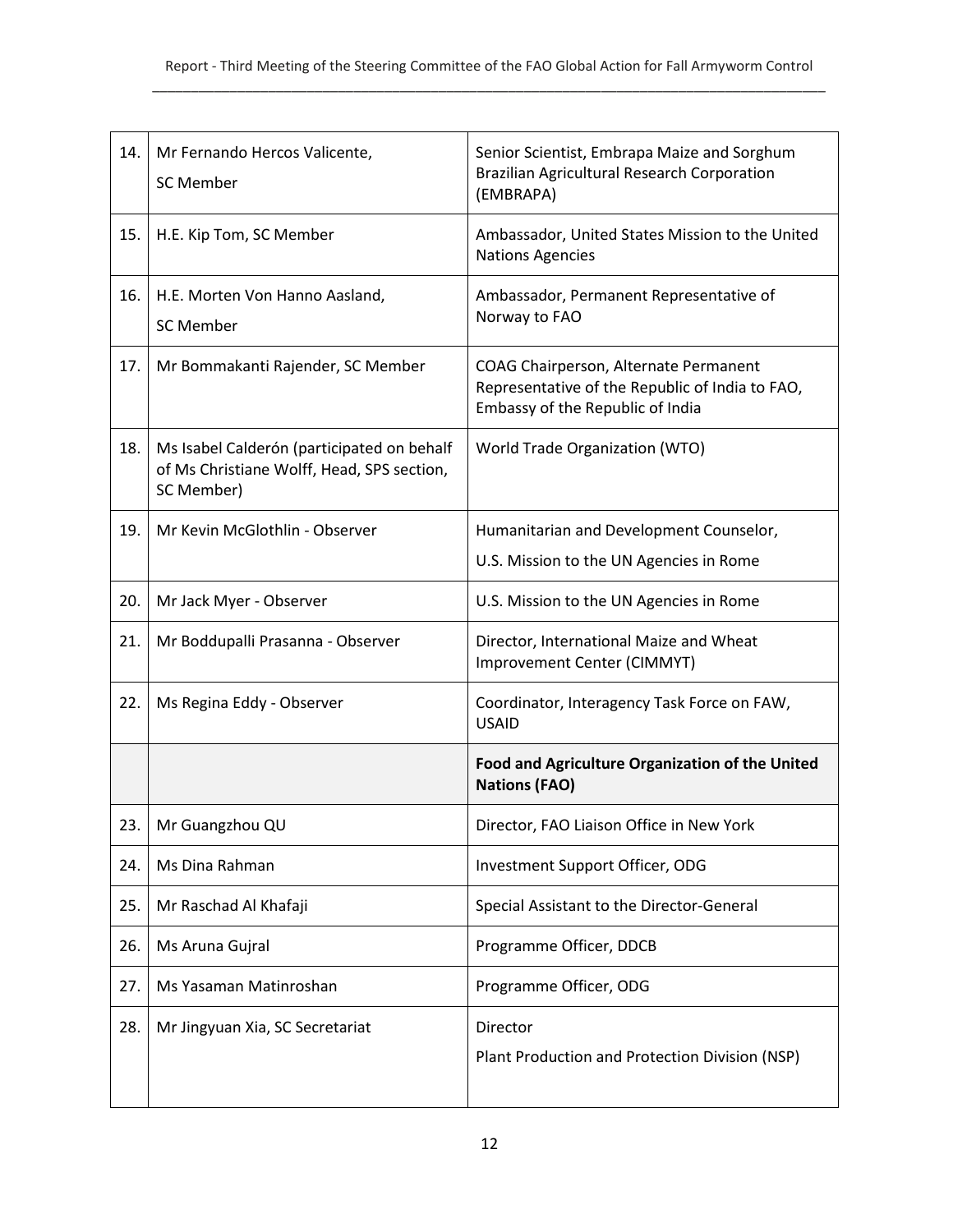| 29. | Mr Rémi Nono Womdim, SC Secretariat | <b>Deputy Director</b>                             |
|-----|-------------------------------------|----------------------------------------------------|
|     |                                     | Plant Production and Protection Division (NSP)     |
| 30. | Mr Baogen Gu                        | Senior Agricultural Officer and Team Leader,       |
|     |                                     | Plant Production and Protection Division (NSP)     |
|     |                                     |                                                    |
| 31. | Mr Buyung Hadi                      | Agricultural Officer                               |
|     |                                     | Plant Production and Protection Division (NSP)     |
| 32. | Ms Svetlana Velmeskina              | <b>Office Assistant</b>                            |
|     |                                     |                                                    |
|     |                                     | Plant Production and Protection Division (NSP)     |
| 33. | Ms Verena Wilke, Rapporteur         | Programme Specialist                               |
|     |                                     | Plant Production and Protection Division (NSP)     |
|     |                                     |                                                    |
| 34. | Ms Giovanna Ortiz Fermin            | <b>Office Assistant</b>                            |
|     |                                     | Plant Production and Protection Division (NSP)     |
| 35. | Ms Sandra Cordon, Rapporteur        | <b>Communications Consultant</b>                   |
|     |                                     | Plant Production and Protection Division (NSP)     |
|     |                                     |                                                    |
| 36. | Ms Rosanne Marchesich               | Senior Emergency and Rehabilitation Officer,       |
|     |                                     | <b>Emergency and Resilience Division (OER)</b>     |
| 37. | Mr Alexander Jones                  | Director, Resource Mobilization and Private Sector |
|     |                                     | Partnerships Division (PSR)                        |
|     |                                     |                                                    |
| 38. | Mr Hak Fan Lau                      | Director, Office of Communications (OCC)           |
| 39. | Mr George Phiri                     | Assistant FAO Representative, FAO Malawi           |
| 40. | Mr GC Yubak                         | Senior Agriculture Officer, FAORAP                 |
| 41. | Mr Rong Fu                          | Programme Officer, FAO China                       |
| 42. | Ms Jasmine Magtibay                 | Programme Assistant, FAO Philippines               |
| 43. | Ms Denis Isabel                     | Liaison Officer, FAO Liaison Office in Brussels    |
| 44. | Mr Giuseppe Carotenuto              | Photographer, OCC                                  |
| 45. | Ms Josephine Mckenna                | <b>OCC Communication Specialist, OCC</b>           |
| 46. | Ms Veronica Younes                  | <b>CSGM Meeting Services</b>                       |